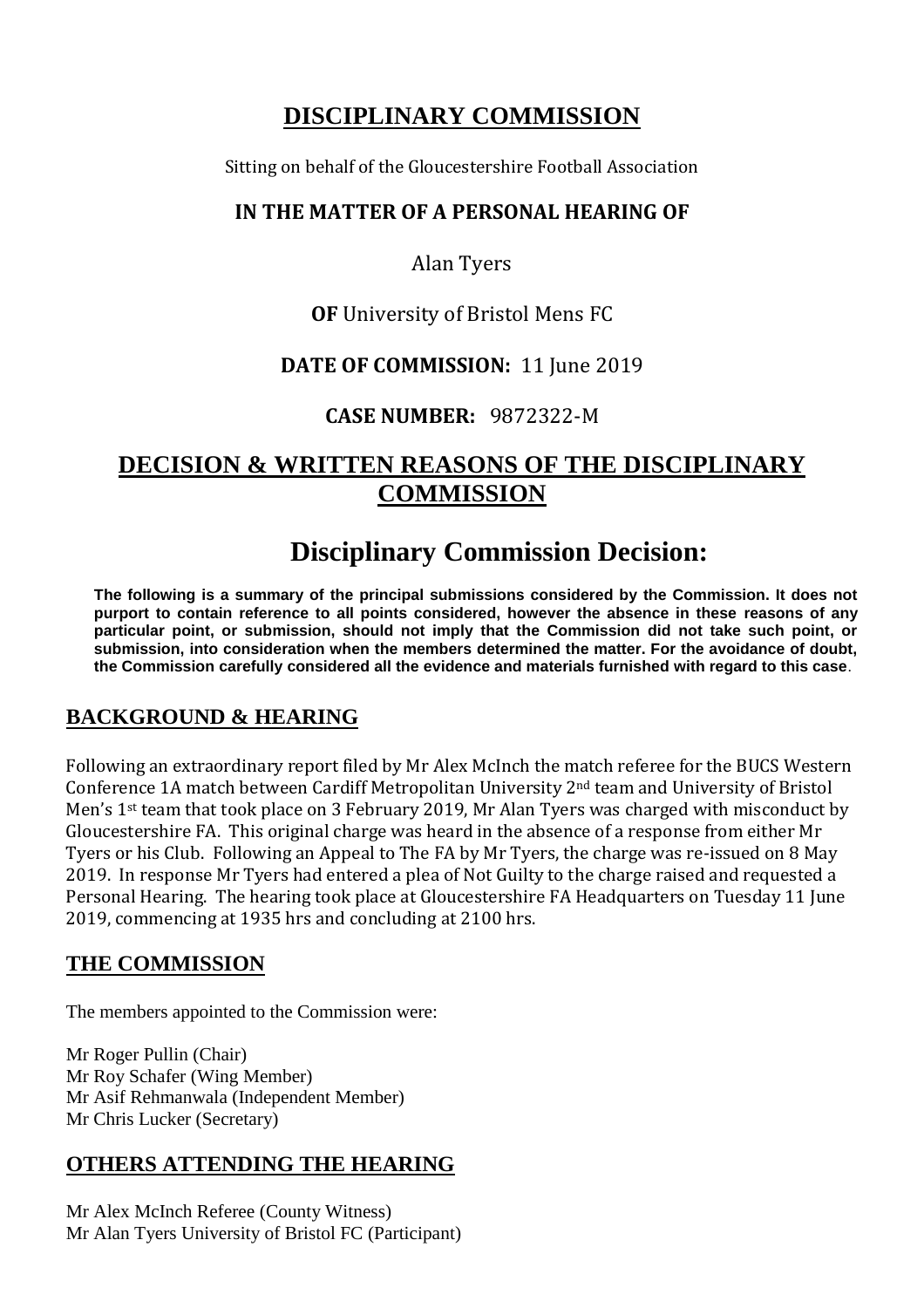## **THE CHARGE(S)**

The Gloucestershire Football Association charged Mr Alan Tyers as follows

**Charge 1** – FA Rule E3 – Improper conduct against a Match Official (threatening and/or abusive language/behaviour)

## **THE REPLY**

The members of the commission had the following items provided to them prior to the Hearing and a copies were available to each member on the evening of the hearing.

- a) Misconduct Charge notification dated 8 May 19
- b) Mr Alex McInch Referees report dated 14 February 19
- c) Response from Participant Mr Alan Tyers denying charges and requesting a personal hearing dated 18 May 19
- d) Correspondence relating to the Appeal lodged by Mr Alan Tyers with The FA dated circa 26 April 19

## **THE RULES**

Pursuant to The FA Handbook 2018-2019 Season, FA Rule E3 (1) provides as follows:

*"A Participant shall at all times act in the best interests of the game and shall not act in any manner which is improper or brings the game into disrepute or use any one, or a combination of, violent conduct, serious foul play, threatening, abusive, indecent or insulting words or behaviour".*

## **THE BURDEN & STANDARD OF PROOF**

The applicable standard of proof for this case is the balance of probability. The balance of probability standard means that the Commission is satisfied an event occurred if the Commission considers that, on the evidence, the occurrence of the event was more likely than not.

## **THE EVIDENCE**

The hearing began at 1935, having established that Mr Alan Tyers had seen all evidence relating to the case the commission began by examining the written statements and took the opportunity to question the participants and witnesses regarding the incident and is summarised below

County witness – Mr Alex McInch Match Referee

- 1. The Referee confirmed that he was content with his report and did not wish to correct, alter or add anything to it.
- 2. Mr Tyers then took the opportunity to ask questions of the Referee part of which related to his appointment to this fixture which he felt was not in accordance with the rules and regulations of the BUCS Competition rules. It was explained to Mr Tyers that this was not a matter for the Disciplinary Commission and should be taken up as a separate matter with the Competition organisers. Mr Tyers questioned the position of the Referee and the words allegedly used by him. When he had completed his questions the Chairman then asked the Commission if they had any questions for the Referee.
- 3. The Commission then asked about the overall game and established that it was a match that Bristol University needed to win to become Champions and Cardiff required a point to stave off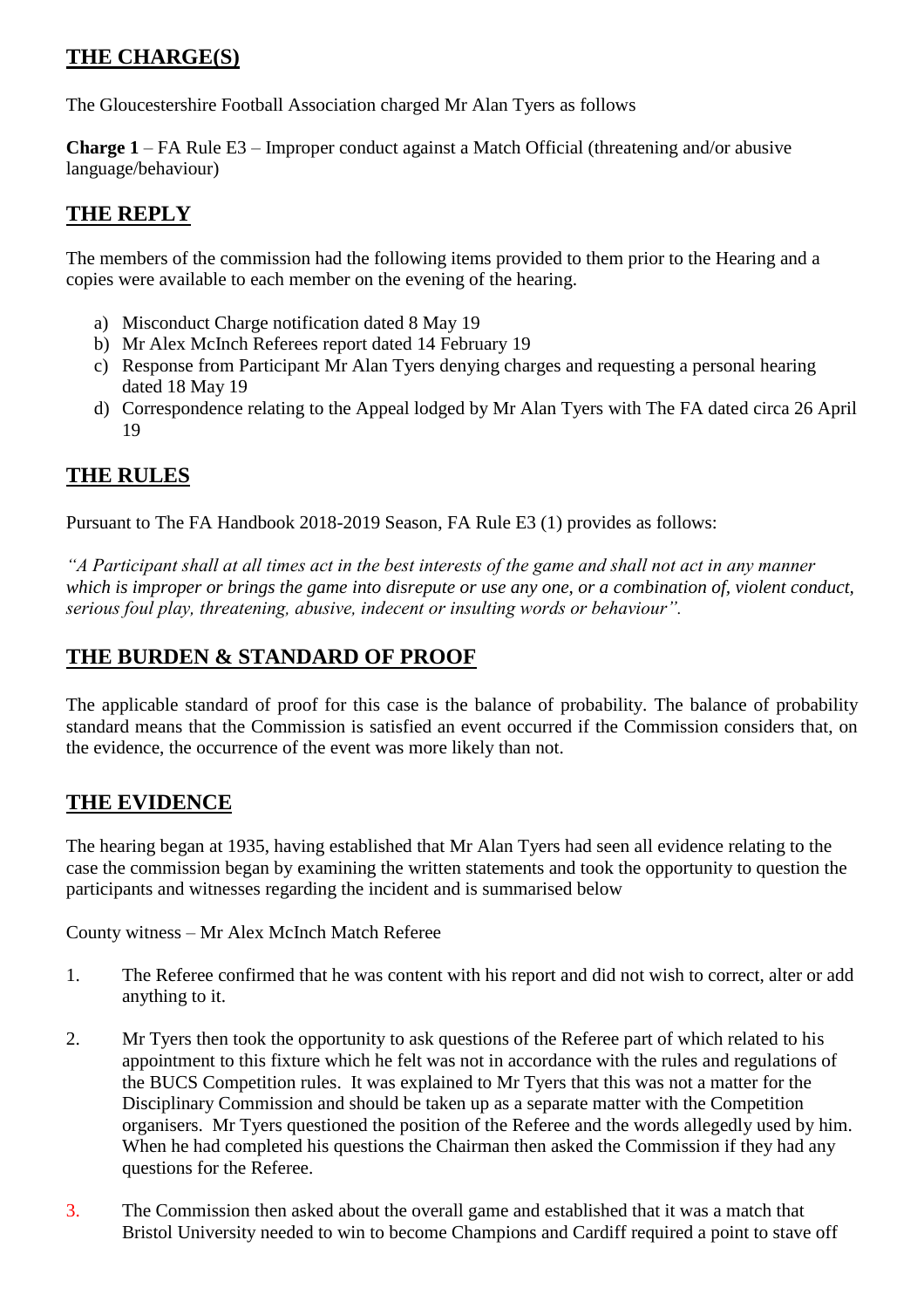relegation. The Commission also established that during matches which took place within the jurisdiction of the Welsh Football Association that Club Assistant Referees were not permitted to give offside decisions.

- 4. The Commission asked the Referee how he felt that he had been threatened by Mr Tyers and he said it was due to the invasion of his personal space and the abusive language directed towards him. The commission established the positions of the relevant parties when this incident took place. Mr Tyers had placed the incident at the Centre circle but the Referee and the witness had placed it towards the dug out areas. The significance being that was where the spectators had gathered.
- 5. Mr Tyers during his evidence had said that he approached the referee and wished to speak to him regarding an offside decision which occurred about 5 minutes from the end of the match. He denied using offensive language and said that the Captain of the Bristol University team was stood between him and the Referee and denied therefore invading the personal space of the Referee. Mr Tyers also said that the Referee had grabbed hold of him at one stage during this incident.
- 6. In pursuing this matter the Commission asked the witness about this and whilst there was contact it was of a minor nature and done in a manner to prevent Mr Tyers becoming involved in a confrontation between some players from both sides. This confrontation occurring at the same time as the incident between Mr Tyers and the Referee and directly as a result of the approach to the Referee.
- 7. Mr Tyers said that his team were warned about the Referee who approached his players some 5 minutes before the scheduled commencement of the match and said in what he felt was an aggressive tone 'We will be starting in 5 minutes'. Mr Tyers felt that this set the tone for the match and the Captain warned the players about their conduct.
- 8. The witness, Jack Haire, confirmed that he was the captain of the Bristol University team and had approached the Referee shortly after the final whistle. He wanted to ask about an offside decision given by the Referee and this seemed to be the same incident that Mr Tyers wished to speak to the Referee. He did not receive an answer mainly due to Mr Tyers approach and the confrontation that took place at the same time.
- 9. Mr Haire confirmed that he had not heard and abusive comments directed at the Referee by Mr Tyers and described the incident as lasting a very short time. He also stated that he did not feel that M Tyers had invaded the personal space of the Referee.
- 10. This concluded the evidence heard in relation to this case and Mr Tyers confirmed that he had been given a fair hearing. All parties were asked to leave the room whilst the commission members deliberated and this was at 2030hrs.

#### **FINDINGS**

The commission having heard evidence from the Referee, Mr Tyers and the witness Mr Haire came to the decision that the charge relating to the Referee being threatened was Not Proven.

The commission found the Charge of abusive behaviour by Mr Tyers towards the Referee Proven.

The referee in his evidence said the threat to him was because Mr Tyers had invaded his personal space and had also used abusive language towards him. The Commission did not find that the words allegedly used amounted to a threat and therefore on the balance of probability found this part of the charge not proved. In their consideration of this charge the commission did find the behaviour of Mr Tyers to be abusive towards the Referee and on the balance of probabilities found the charge proven on the grounds of Improper Conduct and abusive behaviour.